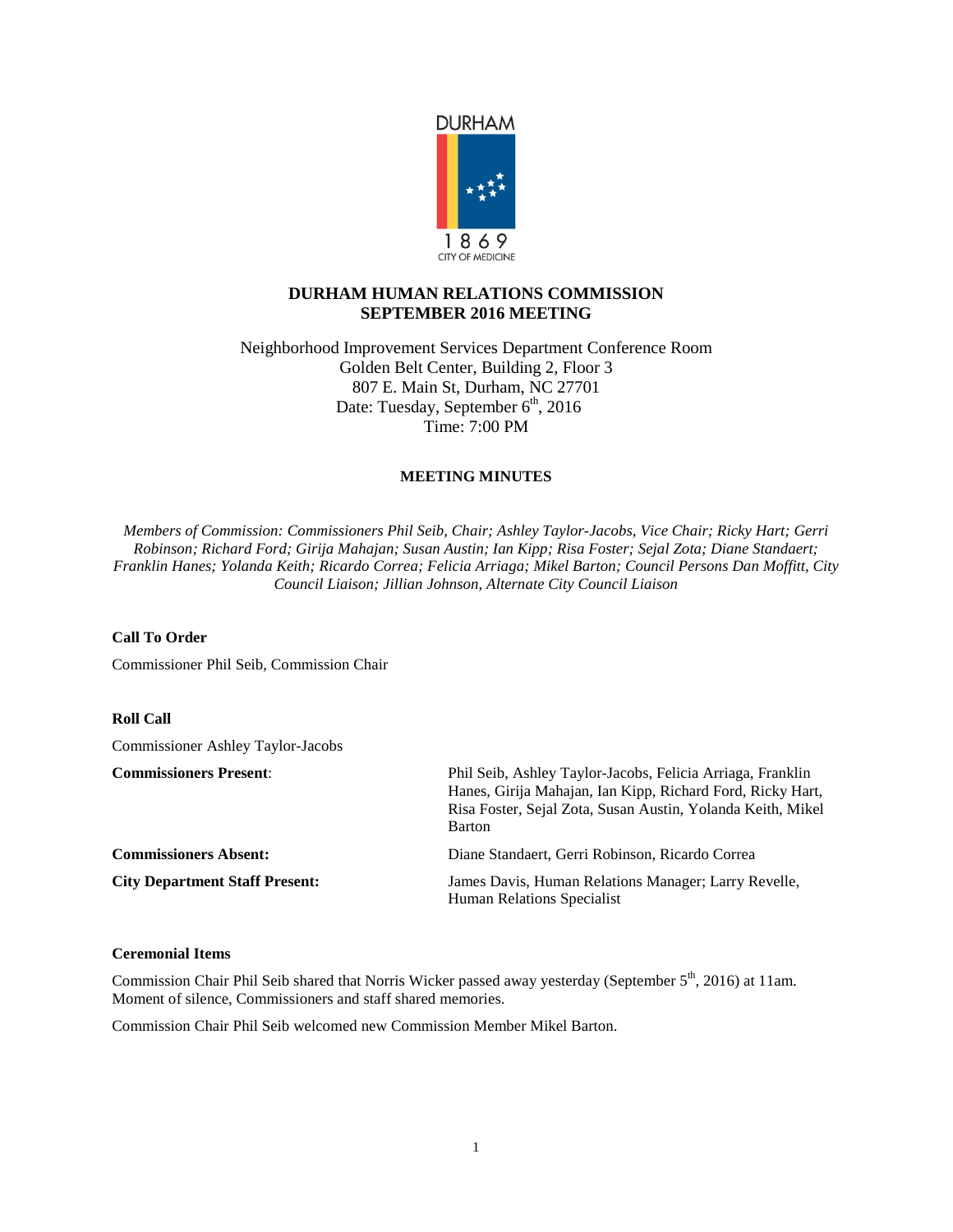### **Approval of Minutes**

Commissioner Risa Foster made a motion to approve the August 2016 DHRC Meeting Minutes. Commissioner Ford seconded the motion, the motion was approved with thirteen votes (13) "For" the motion, zero (0) votes "Against" the motion, and two (2) votes "Abstained" the motion.

## **Presentations**

DJ Kraze and Wes Rook Jr spoke to the Commission about "Community, Cops, Coffee and Conversation." DJ Kraze started "Community Conversation" at his Ideas Coffee House when it opened in 2002. The focus shifted to "Community, Cops, Coffee, and Conversation" due to tensions between the police and the community. The purpose of "Community, Cops, Coffee, and Conversation" is to get the community to know the police officers that are patrolling their district and to get the police officers to know the people in the community that they are policing. The first conversation was in District 4. The next conversation will be in District 3 on Monday, September  $12<sup>th</sup>$  at the Omega Community Center. Other community events planned include a kickball game between the community and the cops and a cookout with the cops. A website has been created for the organization. The new website is loveoverhatenc.com. A "Karaoke with the Cops" program will be starting soon.

**Executive Committee Report** Ashley Taylor-Jacobs, Vice Chair

An Executive Committee meeting was held for all Committee Chairs at 6:30 PM. Creation and content development of DHRC social media outlets was discussed.

| <b>Committee &amp; Special Project Reports</b>                                                                                                                                                                                                       | <b>Committee Chairs</b>                  |  |
|------------------------------------------------------------------------------------------------------------------------------------------------------------------------------------------------------------------------------------------------------|------------------------------------------|--|
| <b>Community Outreach Committee</b>                                                                                                                                                                                                                  | <b>Commissioner Ricky Hart</b>           |  |
| Phil Seib states that Ricky Hart reported in the Executive Committee meeting that he has been establishing<br>relationships with local clergy and nonprofits.                                                                                        |                                          |  |
| <b>Human Relations Hearing Committee for Housing Appeals</b>                                                                                                                                                                                         | Commissioner Gerri Robinson              |  |
| Nothing to report.                                                                                                                                                                                                                                   |                                          |  |
| <b>Policies &amp; Procedures Committee</b>                                                                                                                                                                                                           | <b>Commissioner Susan Austin</b>         |  |
| The proposed amendment related to submitting items for the agenda and passing resolutions is being reviewed.                                                                                                                                         |                                          |  |
| <b>Special Events Committee</b>                                                                                                                                                                                                                      | <b>Commissioner Ashley Taylor-Jacobs</b> |  |
| Special Events Committee is in negotiations regarding Diane Standaert and Yolanda Keith co-chairing the<br>committee.                                                                                                                                |                                          |  |
| <b>Website/Marketing Committee</b>                                                                                                                                                                                                                   | <b>Commissioner Richard Ford</b>         |  |
| Nothing to report.                                                                                                                                                                                                                                   |                                          |  |
| <b>Human Relations Manager's Report</b>                                                                                                                                                                                                              | James Davis, Human Relations Manager     |  |
| Human Relations Manager's Report for August 2016                                                                                                                                                                                                     |                                          |  |
| James Davis encouraged the Commissioners to attend the Racial Equity Training on tentative dates of Friday<br>November 4 <sup>th</sup> and Saturday November 5 <sup>th</sup> . We will need at least 10 attendees. The Fair Housing: Inclusion Works |                                          |  |

**Human Relations Communications/Announcements** James Davis, Human Relations Manager

Symposium is scheduled for October 19<sup>th</sup> at The Forest at Duke.

James Davis shared a spreadsheet with outreach events scheduled for September 2016.